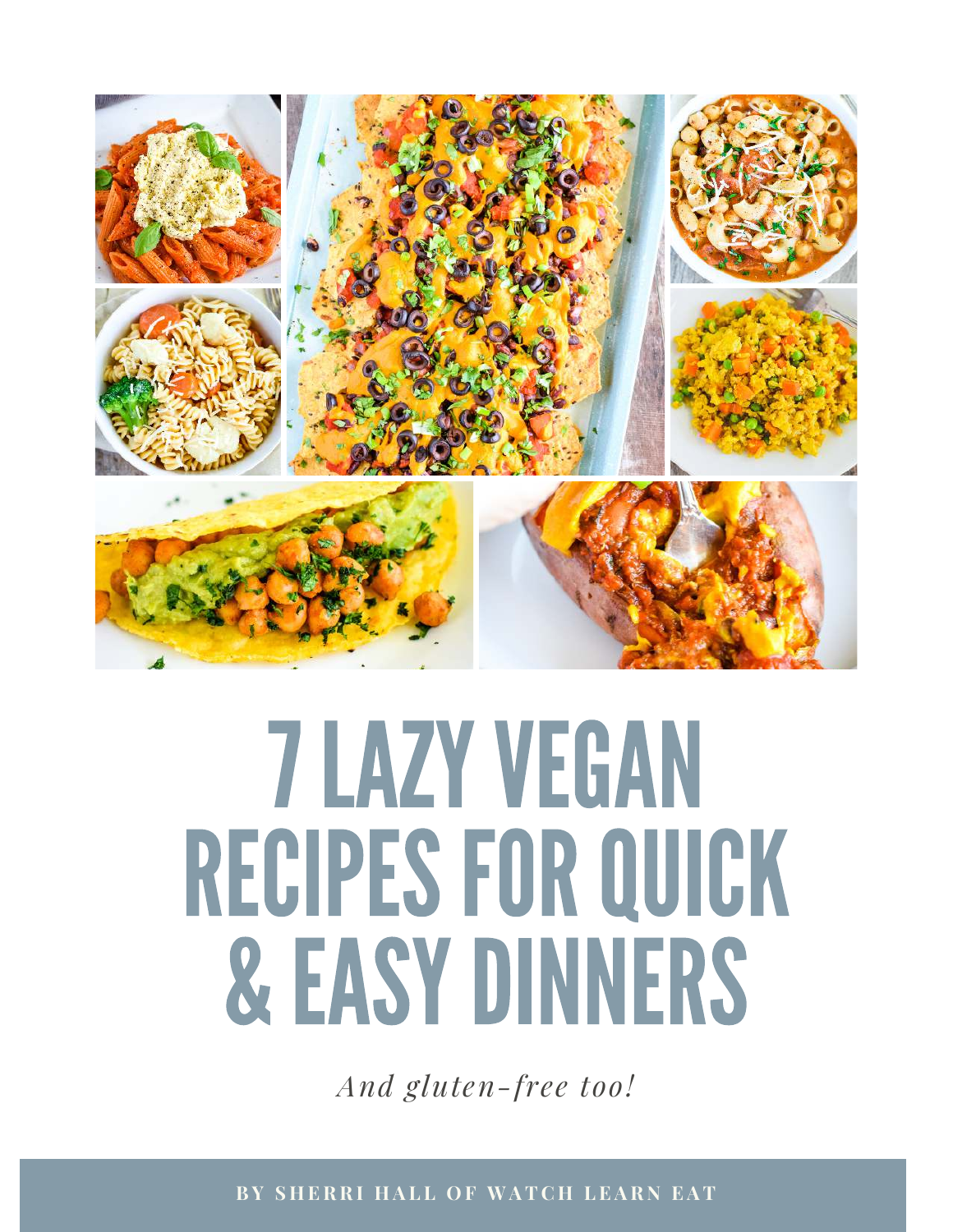# **7 LAZY VEGAN RECIPES FOR QUICK & EASY DINNERS**

Each dish serves 3-4 people, requires 10 ingredients or less and takes under 30 minutes to make.



Recipe #1: Easy Pasta and Chickpeas (Pasta e Ceci)

Recipe #2: Easy Vegan Fried Rice with Tofu Egg

Recipe #3: "Cheesy" ChickpeaTacos

Recipe #4: Chickpea Pasta and Veggies with Vegan Parmesan Cream Sauce

Recipe #5: Sheet-Pan Nachos

Recipe #6: Chili-Stuffed Sweet Potatoes

Recipe #7: Lentil Pasta with a Dollop of Almond Ricotta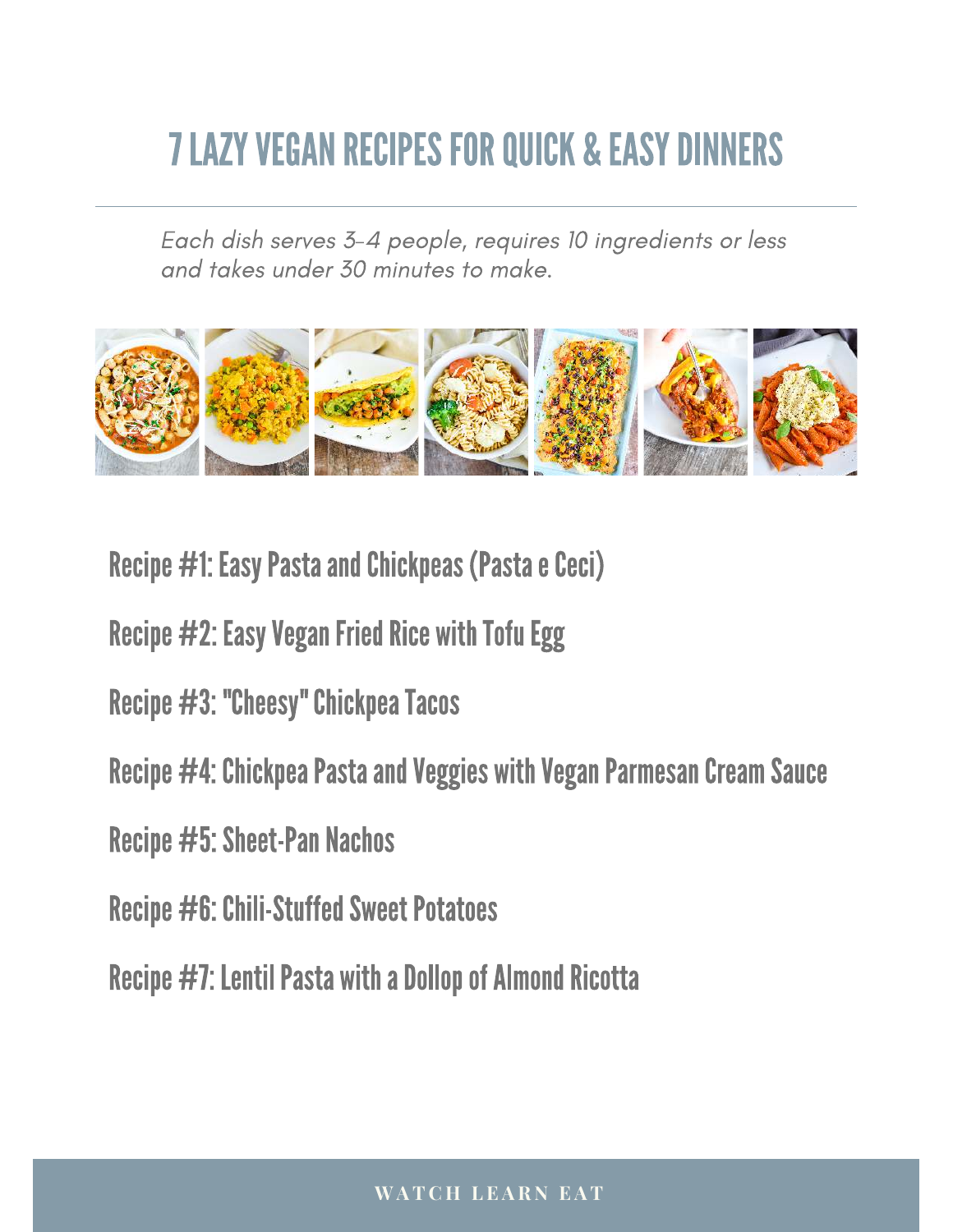# **GROCERY LIST**

#### **Basics**

Olive oil Fresh garlic Dried parsley Sea salt Black pepper Turmeric Kala namak Reduced sodium gluten-free tamari Nutritional yeast Taco seasoning Vegan butter Garlic powder

#### Recipe #1

2 - 14.5 ounce cans stewed tomatoes 4 cups vegetable broth 1 - 15 ounce can chickpeas 4 ounces gluten-free pasta Optional: vegan parmesan, crushed red pepper flakes, chopped parsley

#### Recipe #2

Small onion Frozen peas and carrots blend 14 ounces extra-firm tofu 20 ounces frozen brown rice Optional: toasted sesame oil

#### Recipe #3

1 box crispy corn taco shells 1/2 cup vegetable broth 1 - 15 ounce can chickpeas Optional: salsa, guacamole, cilantro

#### Recipe #4

8 ounces chickpea pasta 12 ounces frozen broccoli, cauliflower and carrot blend Full fat oat milk 1 lemon (for juicing) 4 ounces vegan parmesan

#### Recipe #5

1 bag (5.5-8 ounce) non-GMO Tortilla Chips Red onion 1 - 15 ounce can black beans 1 - 14.5 ounce can diced tomatoes Vegan queso Black olives Optional: scallions, cilantro, guacamole and salsa

### Recipe #6

3-4 sweet potatoes 2 - 15 ounce cans vegan chili Optional: vegan sour cream, guacamole, avocado, scallions, jalapenos, cilantro, vegan cheese shreds, vegan queso

#### Recipe #7

8 ounces lentil pasta 10 ounces slivered almonds Unsweetened, plain almond milk 1 lemon (for juicing) 24 ounce jar marinara or tomato sauce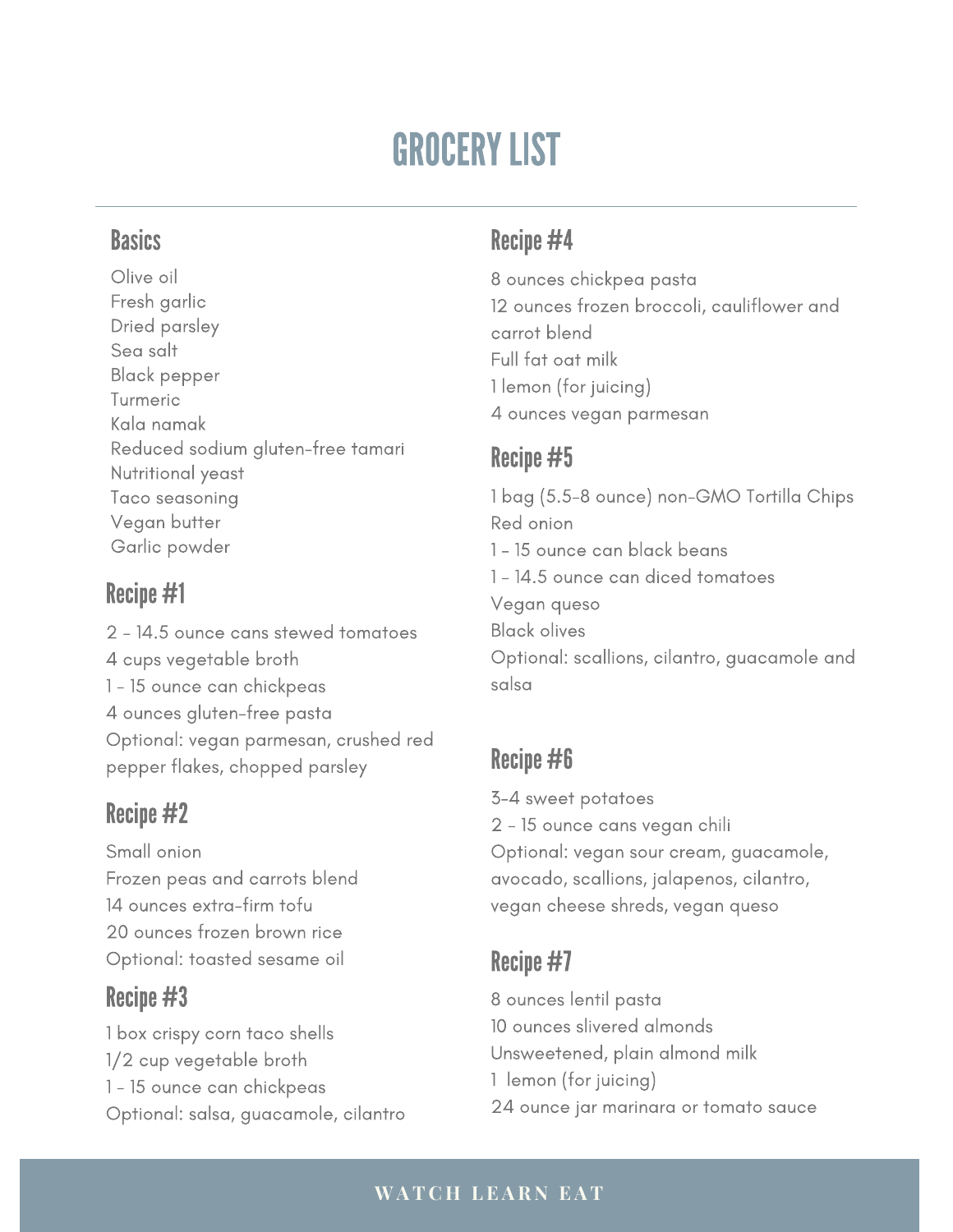### Recipe #1: Easy Pasta and Chickpeas (Pasta e Ceci)

### Ingredients **Directions**

- 1 tablespoon olive oil
- 3 cloves garlic, minced (you can use a garlic press to make it even easier)
- 2 (14.5 oz.) cans stewed tomatoes
- 1 teaspoon dried parsley
- 4-5 cups vegetable broth (use low sodium if desired)
- 1 (15 oz.) can chickpeas (aka garbanzo beans), drained and rinsed
- 6 oz. gluten-free pasta
- fine sea salt to taste
- freshly ground black pepper to taste
- optional for garnish: more black pepper, vegan Parmesan, crushed red pepper flakes, fresh chopped parsley

- Heat olive oil in a 3-quart pot over medium 1. heat.
- 2. Add the garlic and cook over medium heat until fragrant but not burnt (about 1-2 minutes).
- Add the stewed tomatoes. 3.
- Keep cooking over medium heat while 4. breaking up the tomatoes with a wooden spoon.
- Stir in the parsley and cook over medium 5. heat for 3 minutes, stirring occasionally.
- Add the broth and bring to a boil. (if you 6. want the dish on the brothier side, use up to 4 cups of broth).
- Once boiling, stir in the chickpeas and the 7. pasta, and lower the heat to medium-high.
- Cook until the pasta is tender, stirring 8. occasionally, (about 10 minutes depending on what pasta you are using)
- Add salt and pepper to taste. 9.
- 10. Serve with desired toppings.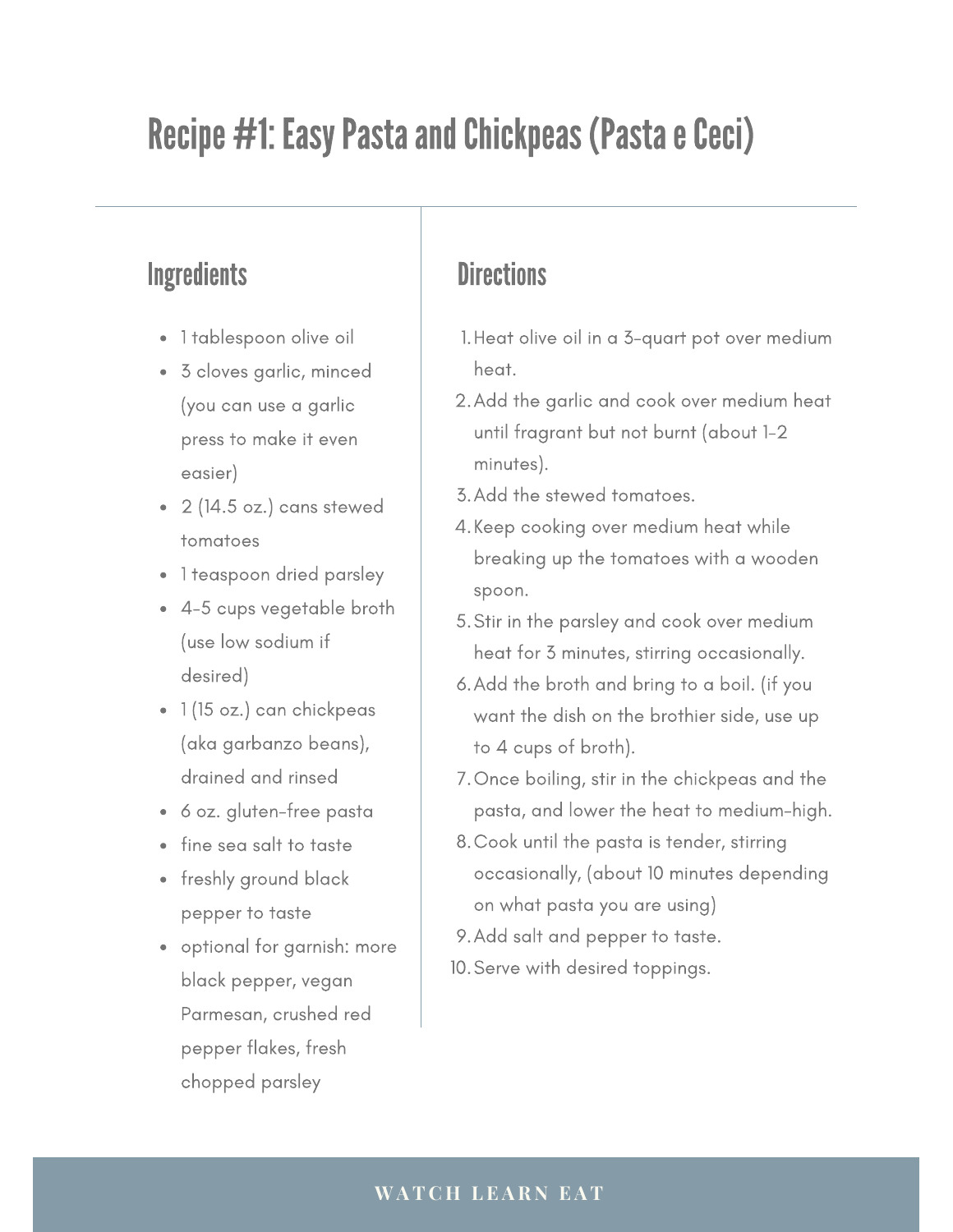### Recipe #2: Easy Vegan Fried Rice with Tofu Egg

### **Ingredients**

- 2 tablespoons avocado or olive oil
- 1 small onion, diced
- 2 cups frozen peas/carrots blend
- 14 oz. extra firm tofu, excess water drained
- 1/2 teaspoon turmeric
- 1/2 teaspoon kala namak (you can leave this out, but it does add an "eggy" flavor to the dish)
- 20 oz. bag of frozen brown rice (or 4 cups of leftover cooked rice)
- ¼ cup reduced sodium gluten-free tamari, plus more for serving if desired
- toasted sesame oil, for garnish (optional)

#### **Directions**

- Cook the rice in the microwave according to package directions. 1.
- While the rice is cooking, heat the oil in a deep 12-inch nonstick sauté pan over 2. medium-high heat.
- Add the onion and sauté for 2-3 minutes until translucent. 3.
- Use your hands to crumble the tofu into the pan. 4.
- 5. Add turmeric and kala namak.
- Stir to combine the tofu and seasoning mixture. 6.
- Cook for 2 minutes. 7.
- Add the veggies, rice and tamari and cook until veggies are warmed throughout, 8. stirring frequently.
- Drizzle with toasted sesame oil if desired. 9.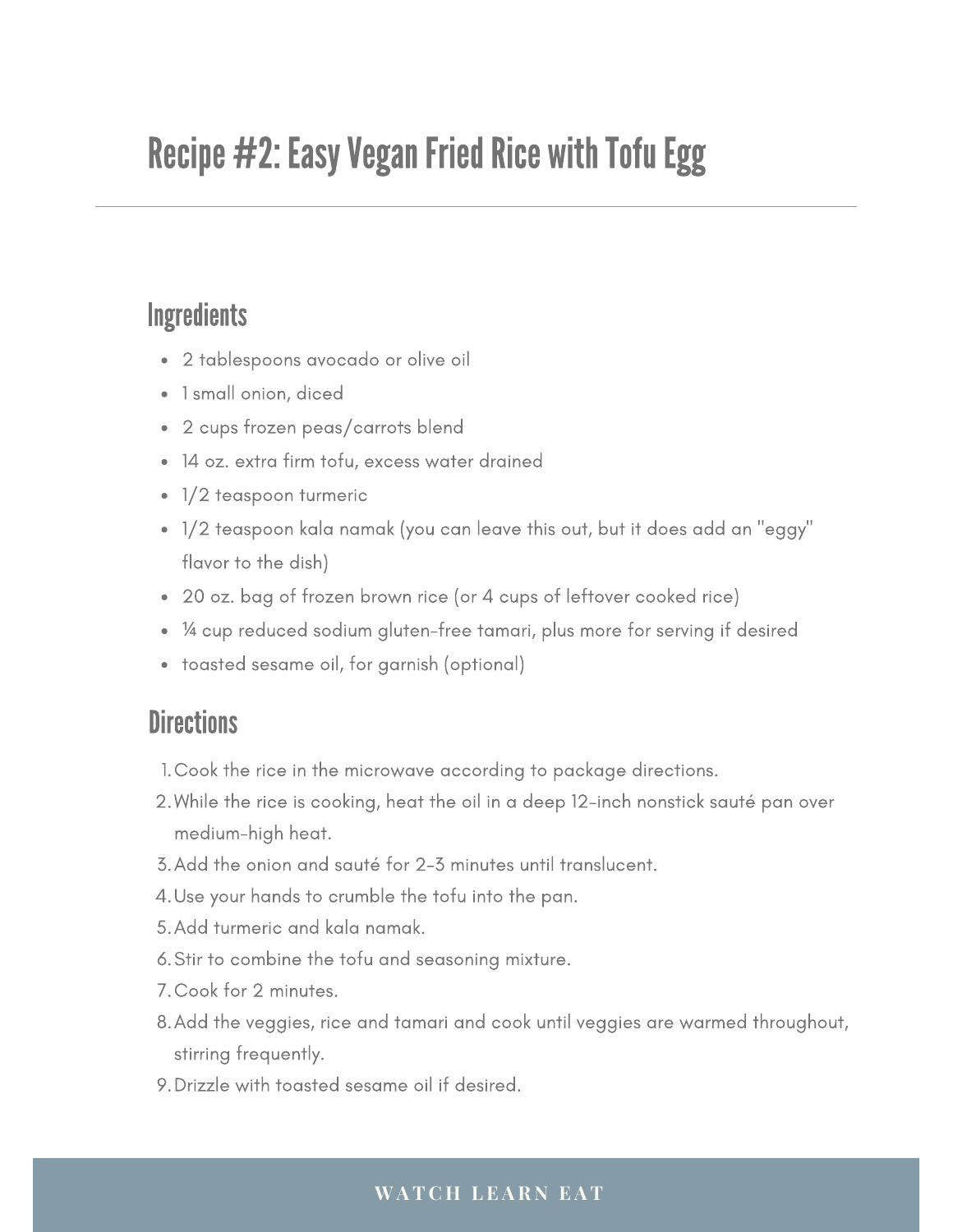### Recipe #3: "Cheesy" ChickpeaTacos

### Ingredients **Directions**

- 6 crispy corn taco shells
- 1/2 cup vegetable broth (use low sodium if desired)
- 1 (15 oz.) can chickpeas, drained and rinsed
- 1 tablespoon nutritional yeast
- 1 tablespoon taco seasoning (use low sodium if desired)
- optional toppings: salsa, guacamole, cilantro

- Warm taco shells according to 1. package directions.
- 2. Heat vegetable broth in a 10-inch nonstick skillet over medium-high.
- Add the chickpeas, nutritional yeast 3. and taco seasoning.
- Stir to combine and sauté until liquid is 4. absorbed.
- Divide chickpea mixture into taco shells 5. and add toppings of your choice such as guacamole and cilantro.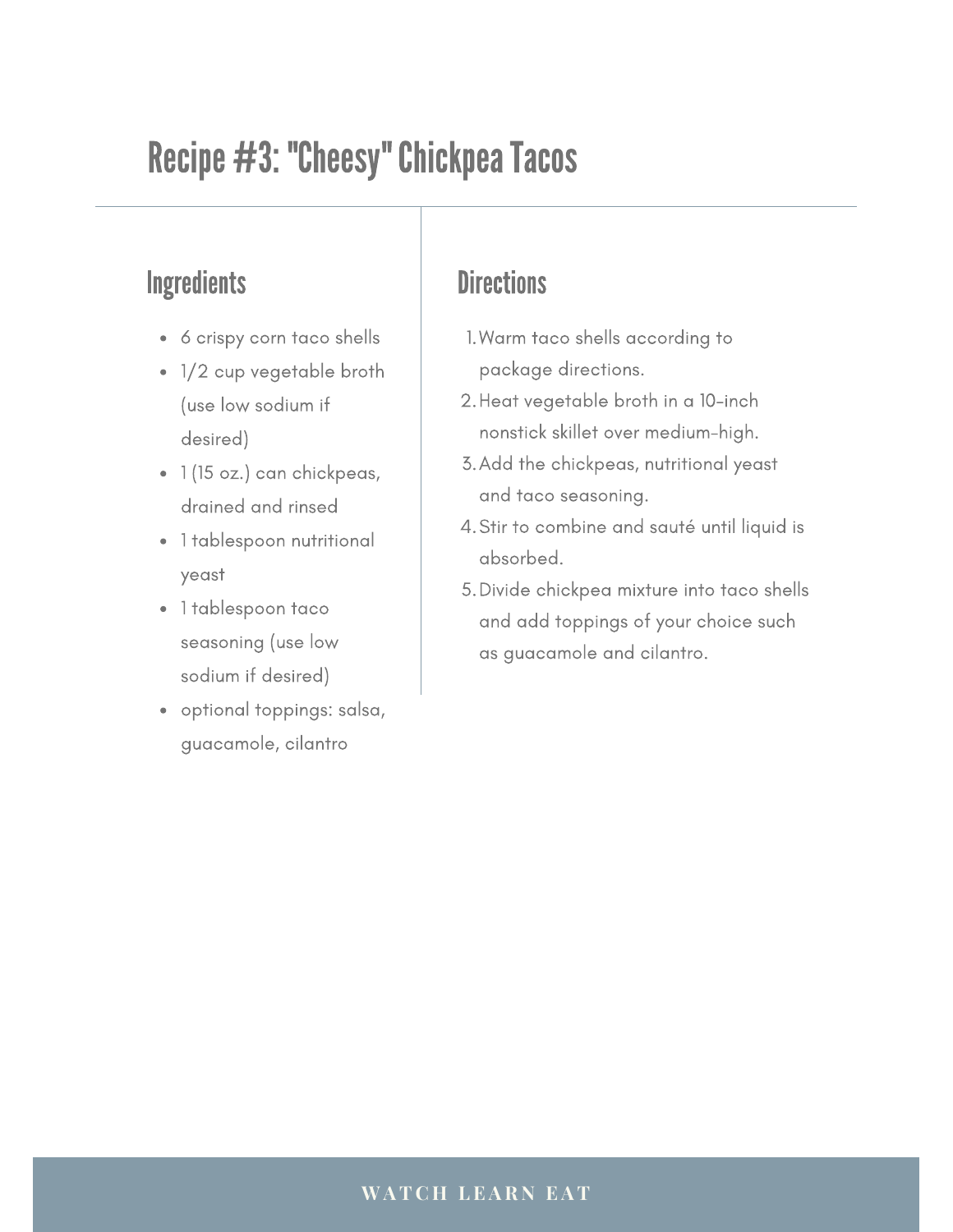### Recipe #4: Chickpea Pasta and Veggies with Vegan Parmesan Cream Sauce

### **Ingredients**

- 8 oz. chickpea pasta
- 12 oz. frozen broccoli, cauliflower, and carrot blend (steam-in-bag if desired)
- 2 tablespoons vegan butter
- 1 cup full fat oat milk (use certified GF brand if needed)
- 1 tablespoon freshly squeezed lemon juice
- 1/2 teaspoon garlic powder
- 1/4 teaspoon fine sea salt, plus more to taste
- 1/8 teaspoon freshly ground black pepper, plus more to taste
- 2 tablespoons nutritional yeast
- 4 oz. vegan Parmesan

#### **Directions**

- Cook the pasta and the veggies according to package directions. 1.
- While the pasta and veggies are cooking, make the Parmesan cream sauce. 2.
- Add the milk, butter, lemon juice, garlic powder, salt and black pepper to a saucepan 3. and cook over medium-high until butter is melted.
- 4. Stir in nutritional veast.
- Stir in the vegan Parmesan and remove from heat. 5.
- Taste test and add more salt and pepper to the sauce if desired. 6.
- Add pasta to a serving bowl. 7.
- 8. Drain the cooked veggies and add to the bowl.
- 9. Pour the sauce over top and stir to combine.
- Serve topped with more vegan Parmesan if desired. 10.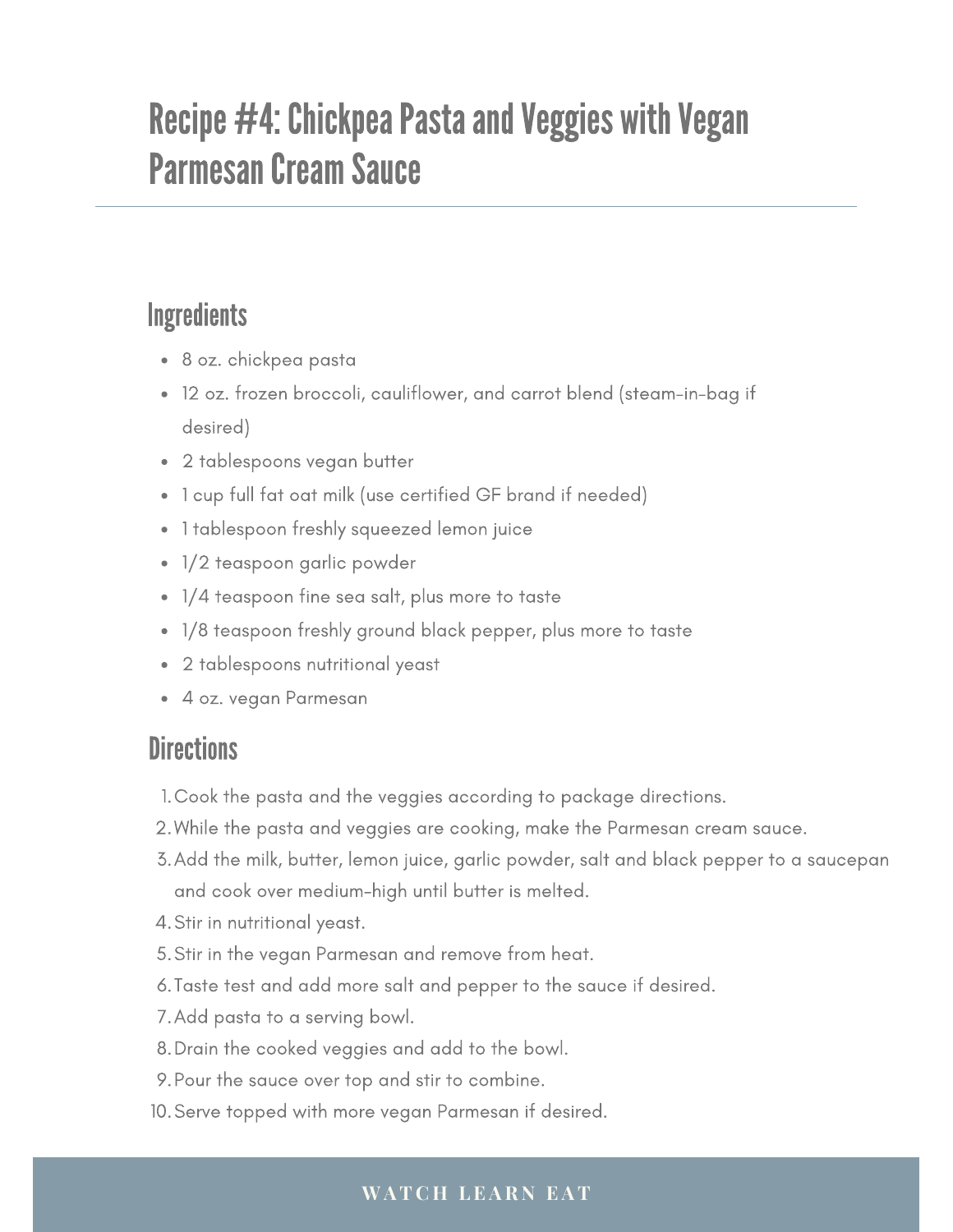### Recipe #5: Sheet-Pan Nachos

### Ingredients **Directions**

- $\bullet$  1 (5.5-8 oz.) bag of non-GMO tortilla chips
- 2 teaspoons olive oil
- 1/2 cup chopped red onion
- 1 (15 oz.) can black beans, drained and rinsed
- $\bullet$  1 (14.5 oz.) can diced tomatoes, drained
- 1 tablespoon taco seasoning (use low sodium if desired)
- fine sea salt to taste
- 1 cup store-bought vegan queso
- 1/2 cup sliced black olives
- optional toppings and dips for serving: chopped scallions, chopped cilantro, guacamole, salsa

- Preheat the oven to 400° F and heat 1. olive oil in a 10-inch non-stick skillet over medium heat.
- 2. Add the chopped onion and cook for 2 minutes, stirring occasionally.
- Add the beans and tomatoes 3. followed by the taco seasoning and salt. Stir to combine.
- Cook on medium for 5 more minutes, 4. stirring occasionally. Set aside until ready to use.
- When you are ready to assemble the 5. nachos, start by spreading the tortilla chips out on a large baking sheet (lined with parchment paper if desired).
- Spread the bean and tomato mixture 6. over the chips.
- Add the vegan queso and the olives. 7.
- Bake for 7-10 minutes until exposed 8. chips are lightly toasted.
- After removing from the oven, top 9. with scallions and cilantro, if using.
- 10. Serve as is or with salsa or guacamole.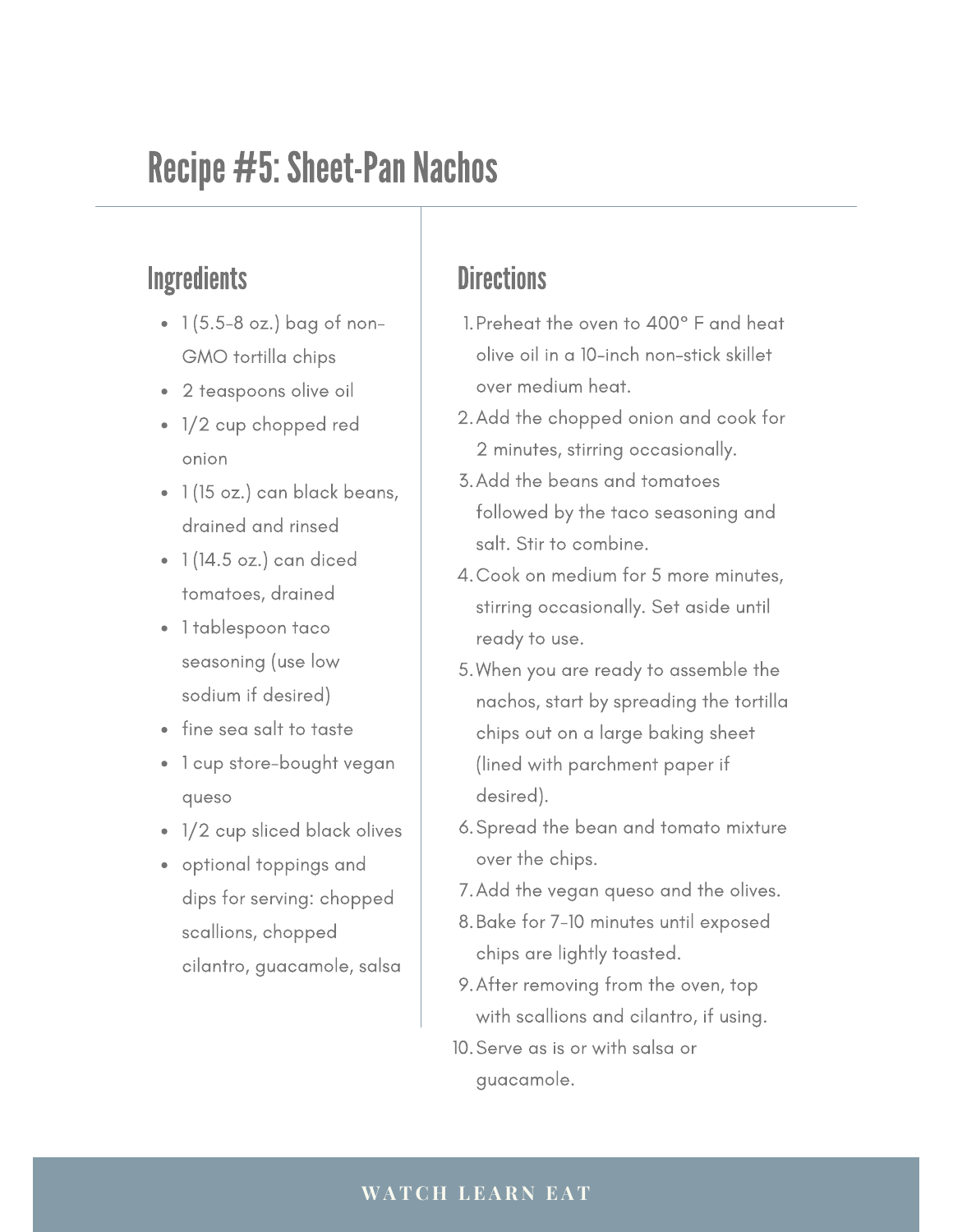### **Recipe 6: Chili-Stuffed Sweet Potatoes**

### **Ingredients**

- 3-4 sweet potatoes
- 2 (15 oz.) cans vegan chili
- optional toppings: sour cream, guacamole, avocado, scallions, jalapenos, cilantro, vegan queso, vegan cheese shreds

#### **Directions**

- First, heat the canned chili in a saucepan on the stovetop over medium heat until 1. thoroughly warmed.
- While the chili is warming, cook the sweet potatoes. 2.
- Pierce the skin of each potato in multiple places with a fork and then wrap each one 3. in a paper towel
- Place the potatoes on a microwave-safe plate and microwave on high for 6-8 4. minutes, or until tender, turning once halfway through.
- 5. Allow the potatoes to cool down for a few minutes before handling.
- Use a knife to make a slit lengthwise through the top of each sweet potato about 1/3 6. to 1/2 of the way down.
- Fill the inside of each sweet potato with chili. Add desired toppings. 7.

Note: If you'd like, you can use leftover chili instead of canned.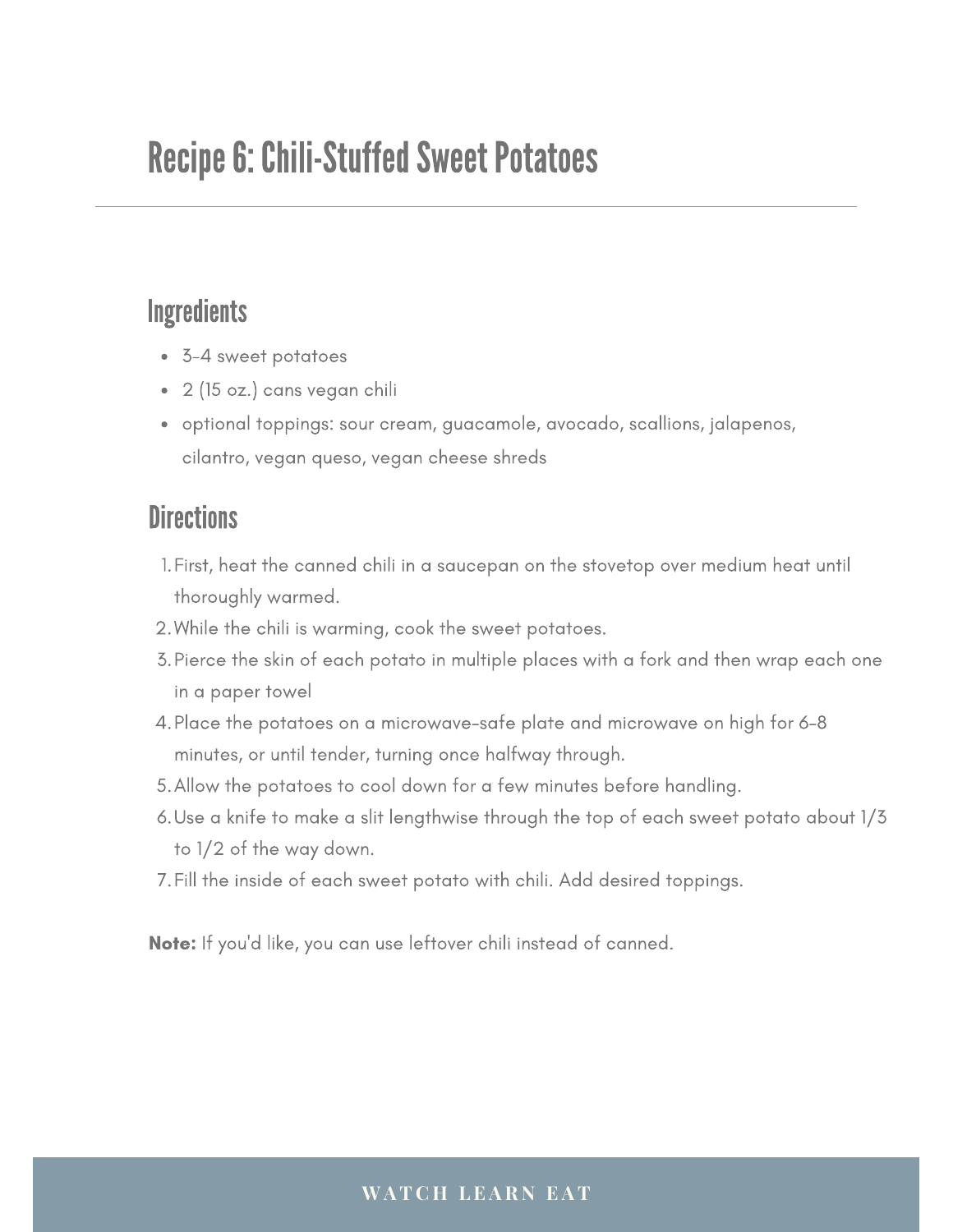### Recipe #7: Lentil Pasta with a Dollop of Almond Ricotta

#### Ingredients **Directions**

- 8 oz. lentil pasta
- 10 oz. slivered almonds
- 2/3 cup unsweetened, plain almond milk
- 10 tablespoons filtered water
- $\cdot$  1/2 tablespoons nutritional yeast
- 1 tablespoon freshly squeezed lemon juice
- 1 teaspoon fine sea salt
- 24-25 oz. jar of marinara or tomato sauce
- optional: olive oil for drizzle, freshly ground black pepper for serving, fresh herbs such as basil or parsley for garnish

**Note:** Feel free to opt for store-bought vegan ricotta instead if you'd like.

- Cook the pasta according to package 1. directions.
- While the pasta is cooking, make the 2. ricotta. Add slivered almonds, almond milk, water, nutritional yeast, lemon juice and salt to a high-powered blender or food processor.
- Blend on high until everything is well 3. incorporated and "cheese" has a creamy consistency.
- When the pasta is done, drain in a 4. colander. While the pasta is draining, heat up the sauce.
- 5. Add the sauce to the pot you used to make the pasta and warm over mediumhigh heat for 2 minutes, stirring constantly to avoid splattering.
- Remove the pot from the heat and add the 6. cooked pasta. Stir to combine the pasta and sauce.
- Return the pasta to the burner and cook 7. over medium heat for about 2-3 more minutes until thoroughly heated, stirring occasionally.
- Divide the pasta between four serving 8. dishes or bowls. Dollop 1/4 cup of ricotta on top of the middle of each serving of pasta.
- Drizzle on olive oil and top with pepper 9. and fresh herbs if desired.
- 10. Refrigerate leftover ricotta in an airtight container for up to 5 days.